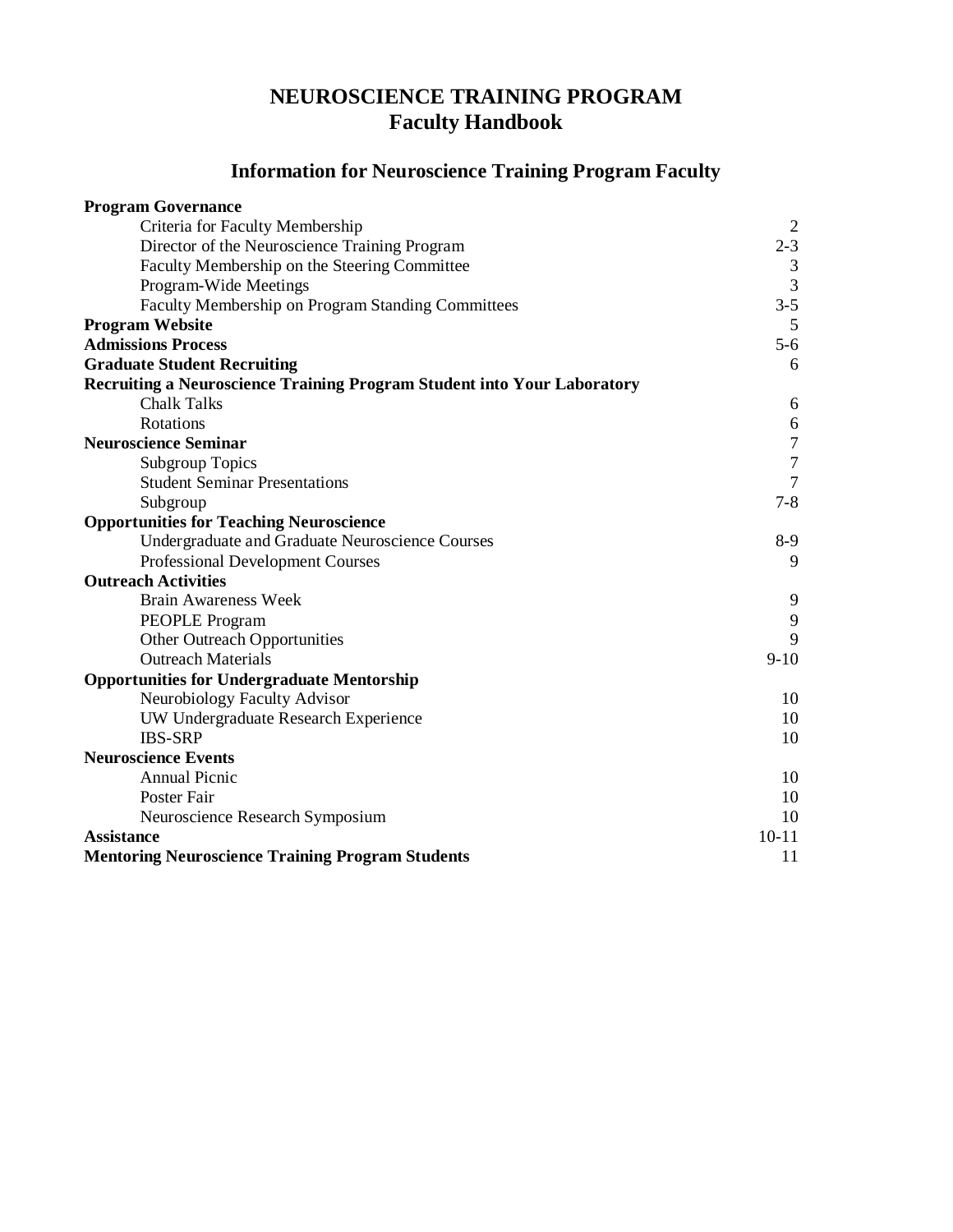## **Information for Neuroscience Training Program Faculty**

## **Program Governance**

#### **Criteria for Faculty Membership**

The Neuroscience Training Program recognizes that there are multiple ways in which faculty members can contribute to the success of the Program. Faculty membership in the Neuroscience Training Program is evaluated using two major criteria.

1) Faculty contribute to the training of Neuroscience Training Program graduate students (as assessed by participating in any of the following activities during the review period: 1) serving as thesis advisor to a NTP student, 2) teaching part of a neuro-related course level 600 or up, 3) leading a NTP subgroup, 4) sponsoring a lab rotation for a NTP student, 5) serving on an advisory committee of a NTP student 6) serving on one of the standing committees of the NTP or 7) routinely participating in Monday seminar.

2) Faculty are active in neuroscience research (as assessed by a record of consistent grant support for neuroscience-related research and publication of recent peer-reviewed papers on neuroscience-related topics).

Every five years, the program will assess faculty membership by circulating an NTP Faculty Activity Report. Faculty members are responsible for submitting the activity report for the review in a timely fashion. The purpose of the review is to maintain a high level of quality in the categories of scholarship, training and productivity, which are necessary in order to recruit the highest quality student applicants and in order to ensure that the Program remains competitive for national and intramural funding.

All faculty in the NTP are expected to be active participants in the program and meet the above criteria. However, faculty members who do not meet both criteria because of lack of resources or lack of time commitment are eligible to be Affiliate Faculty members. Affiliate Faculty can apply to be reinstated as a Faculty trainer at any time as conditions evolve. The NTP Faculty Trainers Committee will review faculty membership and will weigh the relative importance and application of each of the criteria on an individual basis. Some of these criteria will be waived for new, independent junior faculty.

Applications for faculty membership can be submitted at anytime. Prospective members are asked to submit an NIH formatted biosketch, research statement and statement of commitment to graduate training in neuroscience. The Steering Committee reviews submitted materials and approves new faculty members.

#### **Director of Neuroscience Training Program**

Appointments for the Director of the Neuroscience Training Program will be for a three-year period contingent on approval by the Dean of the School of Medicine & Public Health and renewable for an additional three years following a faculty vote of confidence and assuming mutual agreement between the Dean and the Director. There is a limit of two consecutive six-year terms for any individual for the Director of the Neuroscience Training Program. Near the end of each six-year term, an election will be held for the Director. All faculty members of the Neuroscience Training Program are eligible to vote for the Director following the release of an advisory vote of the students of the program. Because the Dean of the School of Medicine & Public Health officially appoints the Director of the Neuroscience Training Program, the results of the election are advisory to the Dean. The results of the election will be provided to the Dean three months prior to the beginning of the appointment period.

An election committee of three faculty members will be appointed by the Director to oversee the voting procedure and act as tellers for the voting. A Program staff member will also serve on this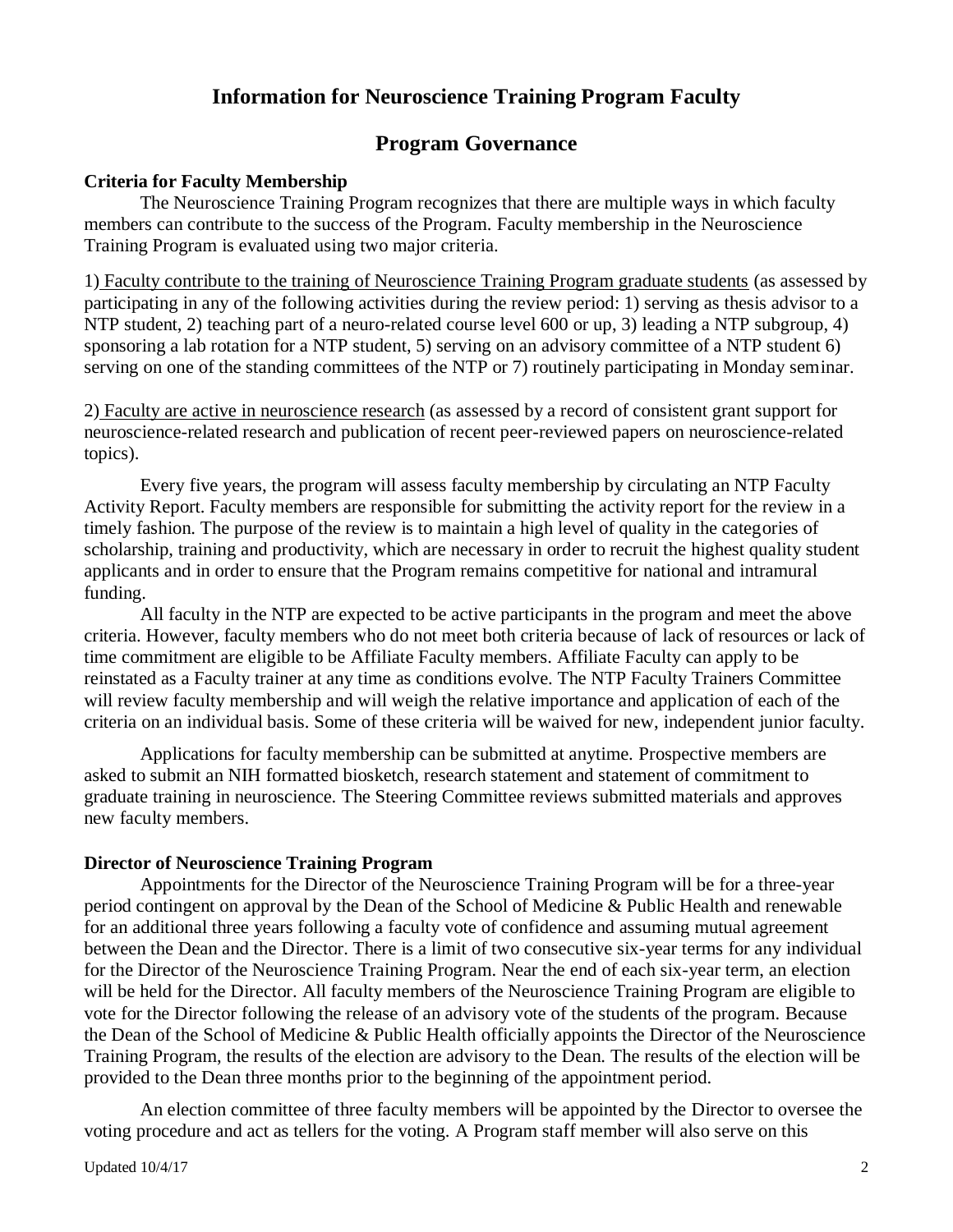committee. Candidates must be nominated by other faculty in the Program and be willing to serve if elected. If there are more than two candidates and no candidate receives a majority (over 50%) of the votes on the first election, then a runoff election between the top two candidates receiving the most votes will be held a week later.

### **Faculty Membership on the Steering Committee**

While authority and governance on major issues remain within the Program at-large (see Program-Wide Meetings below), the Steering Committee oversees most of the routine business of the Neuroscience Training Program. The Steering Committee consists of ten faculty members and student representatives. Five faculty members are elected, and five are appointed by the Director. In order to maintain continuity, membership is rotating with two to four new members every year. All members are elected for three-year terms. The Director and Associate Director of the Neuroscience Training Program are *ex officio* members.

### **Program-Wide Meetings**

Program-Wide Meetings are held twice yearly. All faculty and students in the Program are encouraged to attend. The purpose of these meetings is to keep members apprised of ongoing activities and business, receive standing committee reports, solicit new ideas or comments/suggestions, and vote on major issues if necessary. Larger issues such as major changes in curriculum, seminar structure, or leadership issues will be discussed and voted upon in Program Meetings.

### **Faculty Membership on Program Standing Committees**

The Neuroscience Training Program's successful functioning depends on the input and commitment of its faculty and students. The Director of the Program appoints all committees and chairs, with the exception of the Steering Committee. Committee membership fulfills one of the requirements for membership in the Program. Appointments serve to balance turnover and continuity, as it is important to have some stability within the committees as well. Each committee has approximately 5-6 members.

### **Admissions Committee**

This Committee determines the makeup of the student body and hence the quality of the Program. Members are involved in all aspects of the admissions and recruitment process.

Responsibilities: Reading applications, selecting candidates to visit campus, and participating in the recruiting weekends that typically take place in January or February.

Meetings: Meets as needed from mid- December to the end of March. Interviews of prospective applicants typically take place on two Fridays in January or February.

### **Student Awards Committee**

This committee is charged with making recommendations for student and faculty awards, which include the student travel grants, HHMI international fellowships, etc.

Meetings: Meets as needed when nominations for awards are due.

#### **First Year Advisory Committee**

This Committee serves as a second group of faculty, beyond the Student's Advisory Committee, that students can consult. The Committee serves as the Advisory Committee for first-year students and assesses and/or discusses issues relating to students beyond the first-year as the need arises.

Responsibilities: Welcoming and advising the first-year class, discussing possible rotations, course decisions, and general information. This function is gradually replaced as the first-year students form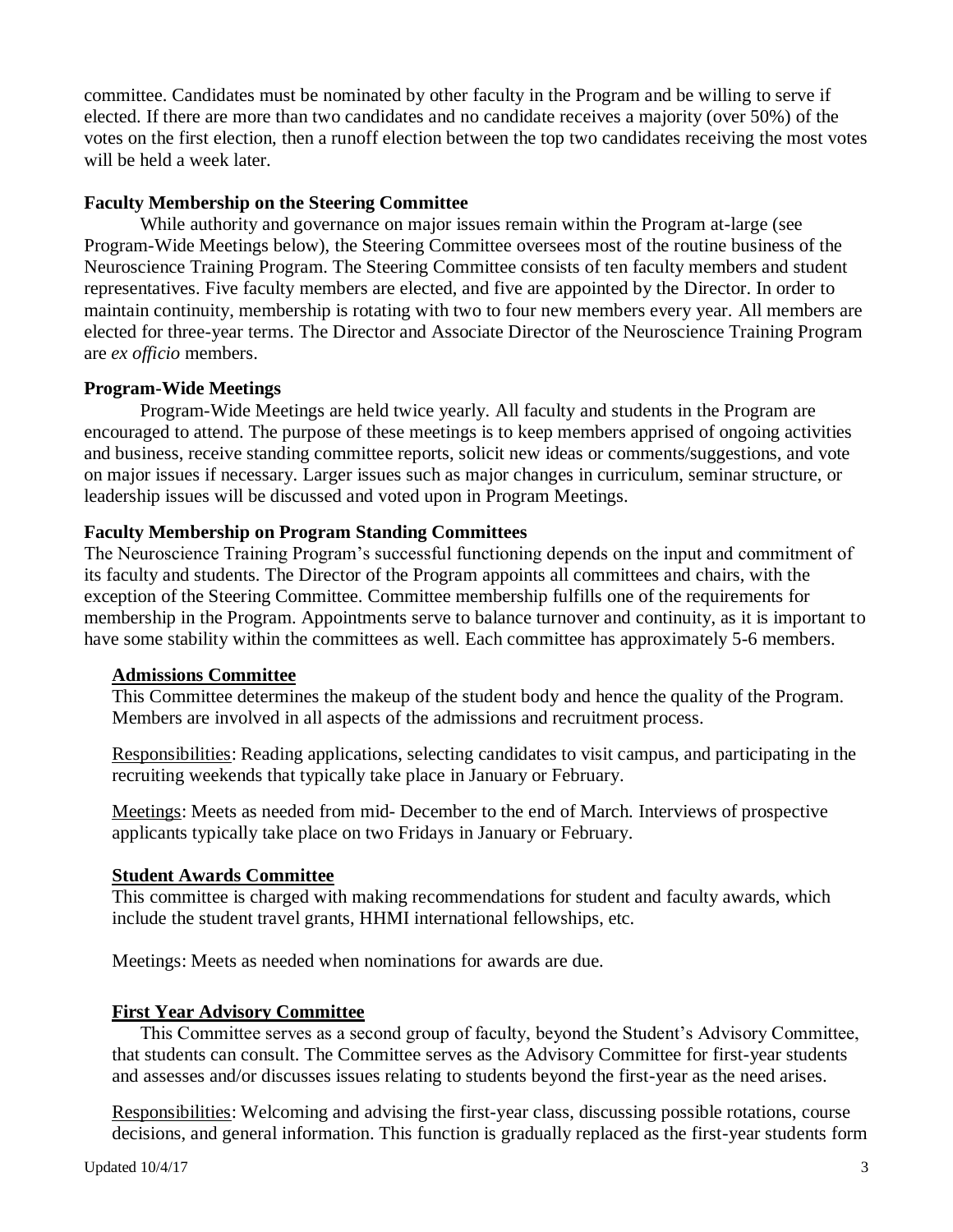their thesis committees towards the end of the first year. This committee approves the makeup of the thesis committees chosen by the students. It is also responsible for handling any student issues that may arise after the first year, including academic, personal, or disciplinary problems.

Meetings: Two meetings in the fall with the first-year class, and as needed in the spring. Some work is done by email (approval of committees, etc.).

## **Curriculum Committee**

This Committee has overall responsibility for the Program's curriculum. This includes reviewing course requirements, encouraging the development of new courses.

Responsibilities: Sets curriculum guidelines and requirements for the Program. Approves any new course proposals. Handles and discusses curriculum issues, suggestions, and needs. The committee also deals occasionally with undergraduate neuroscience curriculum topics.

Meetings: Approximately 2-4 a times a year or as needed. Some work is done by email (course approval, etc.).

## **Seminar Topics Committee**

The central forum for intellectual exchange in the Program is the Neuroscience Seminar (please see p. 7 for additional information). This Committee oversees the selection and implementation of the Monday Night Seminar topics.

Responsibilities: Solicits and approves the student seminar topics (i.e., subgroups) for the upcoming academic year. The Committee requests topics and arranges for the ballot to be distributed.

Meetings: Once each semester. Also deals with other seminar issues or suggestions that may arise related to neuroscience graduate training.

## **Ethics Committee**

There is an NIH mandate that all students supported by federal training grants receive annual instruction in the responsible conduct of science (scientific ethics). NTP believes it is important for all students to receive training in the responsible conduct of research and therefore requires all students to participate in research ethics training.

Responsibilities: Organizes and guides the ethics curriculum for each academic year including finding faculty to lead the ethics subgroup and organizing other seminars and opportunities for training.

Meetings: Meets 1-2 times per year.

## **Diversity Enhancement Committee**

The Program is committed to actively encouraging diversity in its community of scholars and to engaging in activities that inspire individuals from disadvantaged or underrepresented backgrounds to choose careers in neuroscience. This committee seeks to promote such activity, through gathering information on successful methods for recruiting minorities and ensuring the success of minority students that come to the Program.

Responsibilities: Organizing special lectures, of an invited neuroscientist from an underrepresented background. There are a variety of activities surrounding this visit including a round-table discussion of diversity issues in science and a dinner for students and faculty. Members of this committee also attend various graduate recruiting fairs.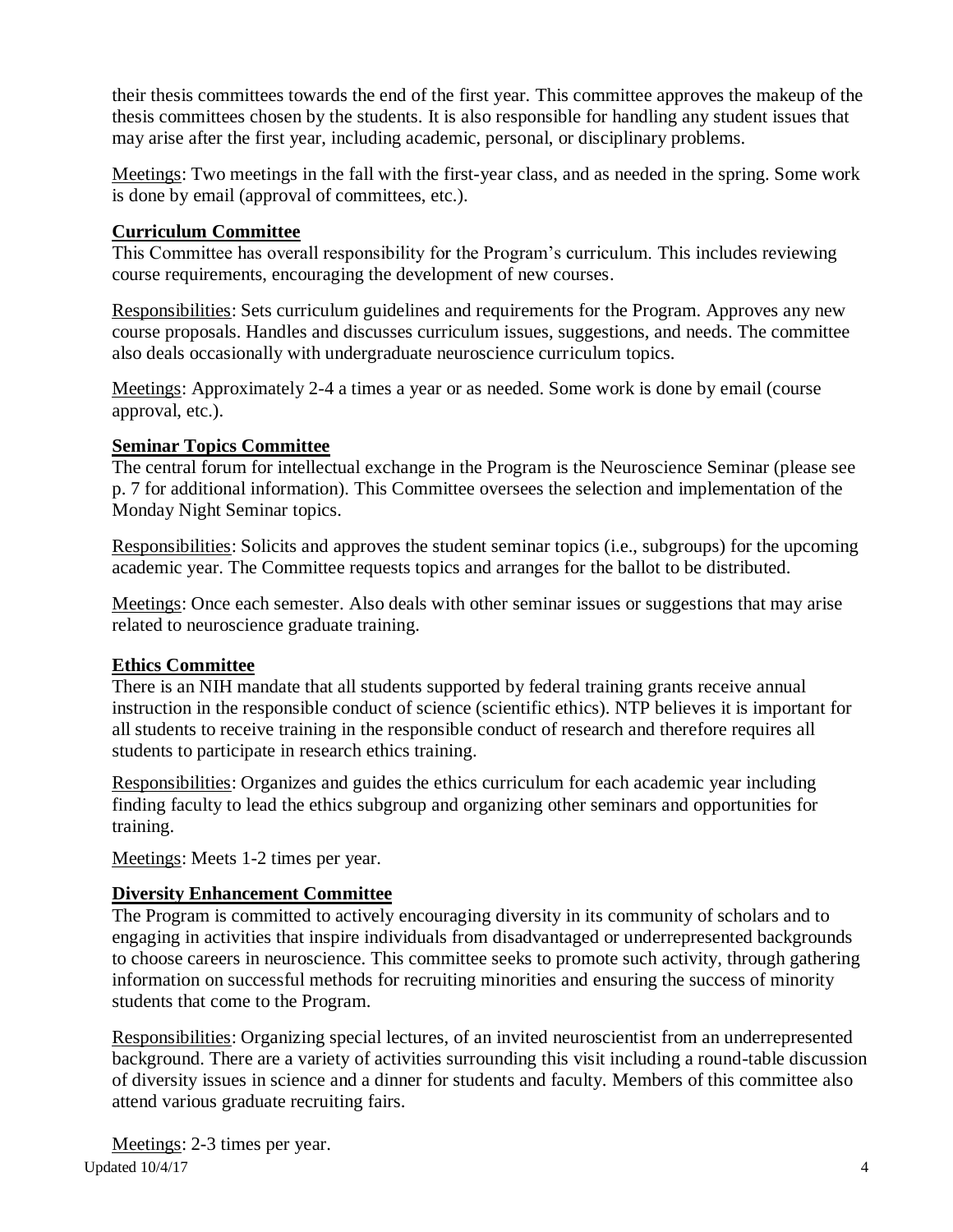## **Student Funding Committee**

Because the NIH training grant is a crucial component of student funding, the assignment of students to the training grant is a critical function. In addition, it is important that each student joins the lab of a faculty trainer that has sufficient funding to support them. This committee will oversee both of these important decisions.

Responsibilities: This committee is responsible for the assignment of training grant appointments as well as making sure that there is adequate support in the labs chosen by all students. Typically all of the incoming first year students who are doing rotations and do not have other support, such as Advanced Opportunity Fellowships (AOF) will be awarded slots on the training grant. Some students may also be appointed for one or more additional years based on an examination of the student's academic performance, his or her funding needs, and an equitable distribution of training grant slots across the faculty. The Committee will also review the Student/Advisor Approval Forms submitted by students and faculty when a student chooses a lab to ensure that faculty trainers have adequate funding for the students that wish to work in their labs; in the majority of cases this is expected to be a formality.

Meetings: 1-2 meetings in the spring to make appointments to the training grant. Approval of the choice of faculty trainers by the students will be done by email following receipt of the Student/advisor Approval Form signed by both the student and faculty member.

## **Faculty Trainers Committee**

The NIH training grant is the backbone of the Program, providing support for a subset of the graduate students. To be eligible to train students, faculty must be tenure-track, have research grants to support the research and the students, and a strong record as mentors of predoctoral training. Nontenure track faculty can be approved to be a faculty affiliate and can mentor an NTP student's thesis work provided a tenure-track faculty trainer serves as a co-mentor to sign off on the necessary forms.

Responsibility: This committee is charged with overseeing the selection of faculty trainers on the training grant. Experience with serving on the T32 study section that reviews these grants is essential.

Meetings: Every four to five years, as needed.

## **Program Website**

The Program maintains a website as a resource for current faculty and students as well as prospective students. The URL is [http://ntp.neuroscience.wisc.edu.](http://ntp.neuroscience.wisc.edu/) All faculty are encouraged to keep their online research description and publication information up-to-date. Please send updates to the Program Office at any time for inclusion on the website. The website also contains Program forms, seminar schedule, alumni directory and general Program information for prospective students.

## **Admissions Process**

To reach potential students the Neuroscience Training Program is described in the directory of the Society for Neuroscience website (sfn.org). Program representatives also participate in recruiting conferences when able. When representatives are unable to attend these conferences/visits, program promotional materials are provided for distribution at the conferences. The program collaborates with the bioscience community on campus to host the annual BOPs [\(http://www.biopreview.wisc.edu/\)](http://www.biopreview.wisc.edu/) preview weekend for prospective underrepresented minority applicants. Lastly, the NTP has a website that describes the program in full including admissions requirements, program requirements and faculty,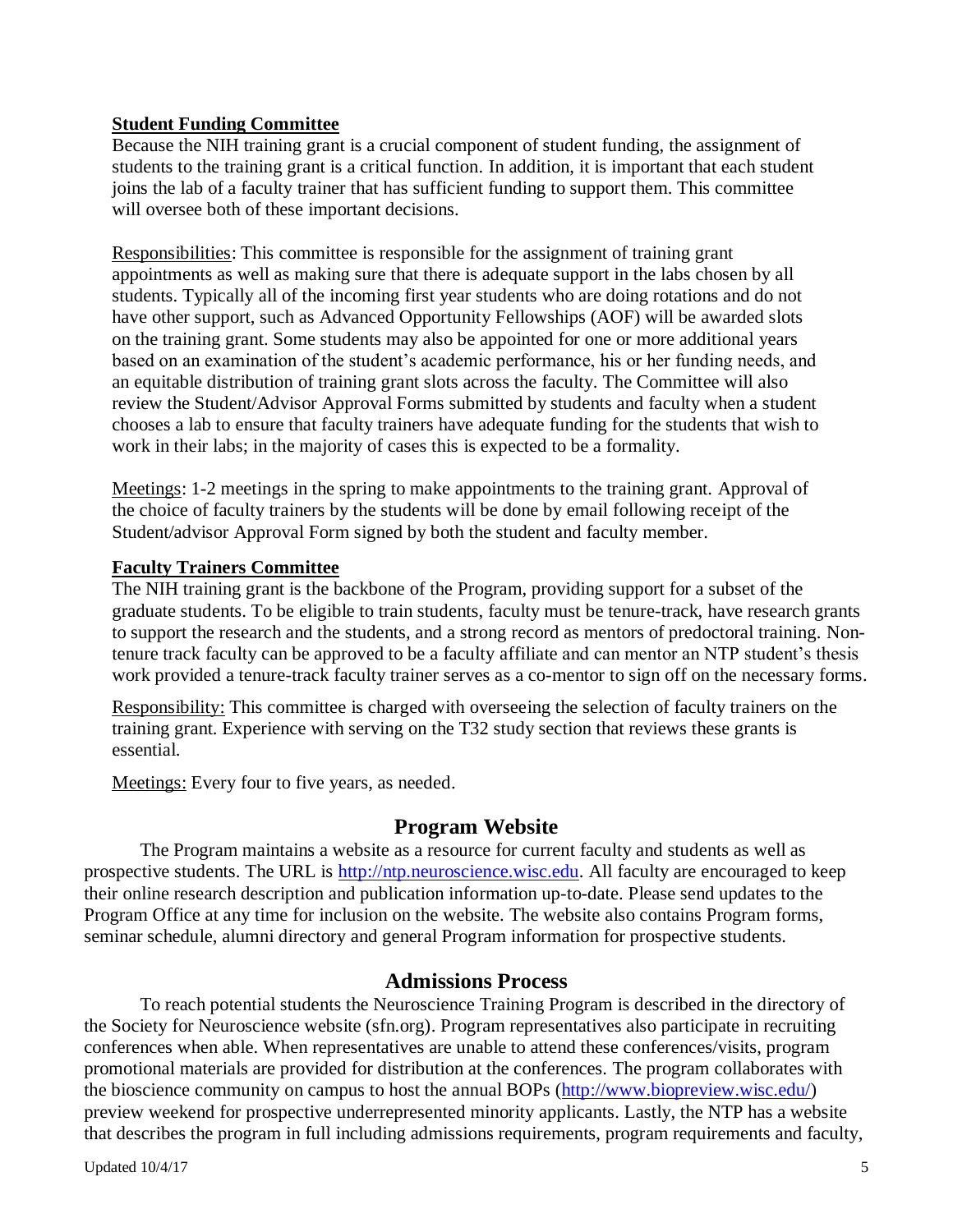staff and alumni affiliated with the program [\(http://ntp.neuroscience.wisc.edu/\)](http://ntp.neuroscience.wisc.edu/). The website allows prospective students to request information and application materials and communicate via email with any of the faculty in the Program.

Admission to the Neuroscience Training Program is by recommendation of a 5-6 member admissions committee, which includes the Director of the Program and 4-5 faculty members. Selection for admission is based upon weighing many aspects of an applicant's background. Included among them are undergraduate performance in mathematics as well as the basic physical and life sciences, Graduate Record Examination scores, grade point averages, and written recommendations. The single factor that is weighed most heavily in deciding upon admission is evidence of prior research experience. Indeed, of all the indices available for predicting success in graduate school and later in a research career, our experience of more than three decades of evaluating applicants suggests that only prior research experience as an undergraduate has predictive validity. Applicants selected for final consideration by the admissions committee are invited to the Program for interviews. Typically, offers of admission are made only with a personal interview.

# **Graduate Student Recruiting**

Faculty are encouraged to participate in the Neuroscience Training Program recruiting activities. Generally, two recruiting weekends are scheduled in January and February of each year. Applicants arrive on Thursday afternoon or evening and depart from Madison on Saturday evening or Sunday.

The majority of faculty interactions with potential students occur on Friday. During the day, applicants meet with faculty members who have similar research interests. These meetings are generally 30 minutes. On Friday evening, there is a buffet dinner held at a faculty member's house. Both Neuroscience Training Program faculty and students are invited to socialize with the potential students. Invitations for these events are sent via e-mail.

# **Recruiting a Neuroscience Training Program Student Into Your Laboratory**

## **Chalk Talks**

During NTP Orientation each year, chalk talks are held. These are short 10-minute talks by faculty members who are interested in having students rotate in their laboratories. All first-year students are required to attend the chalk talks regardless of whether they have selected a major professor or not.

## **Rotations**

The purpose of rotations is to help first-year students determine who their major professor will be and what research subject they intend to study. Students normally complete three rotations before deciding on a major professor. Rotations typically last from 6-8 weeks (8 weeks maximum). During a rotation, faculty are expected to assign students a small project that can be completed in a short amount of time. After each rotation, the faculty sponsor and student complete an evaluation to determine the success of the rotation. Evaluation forms are available on the program website [\(http://ntp.neuroscience.wisc.edu/forms.htm\)](http://ntp.neuroscience.wisc.edu/forms.htm). Upon the completion of rotations, students will select a faculty mentor and laboratory to join by the end of March of their first year. This selection must be approved by the Student Funding Committee after the student and faculty member have completed and signed the Student/Advisor Approval form. If an untenured faculty mentor has not previously mentored a Ph.D. student, an experienced senior faculty member will be asked to be a co-mentor and member of the student's Advisory Committee.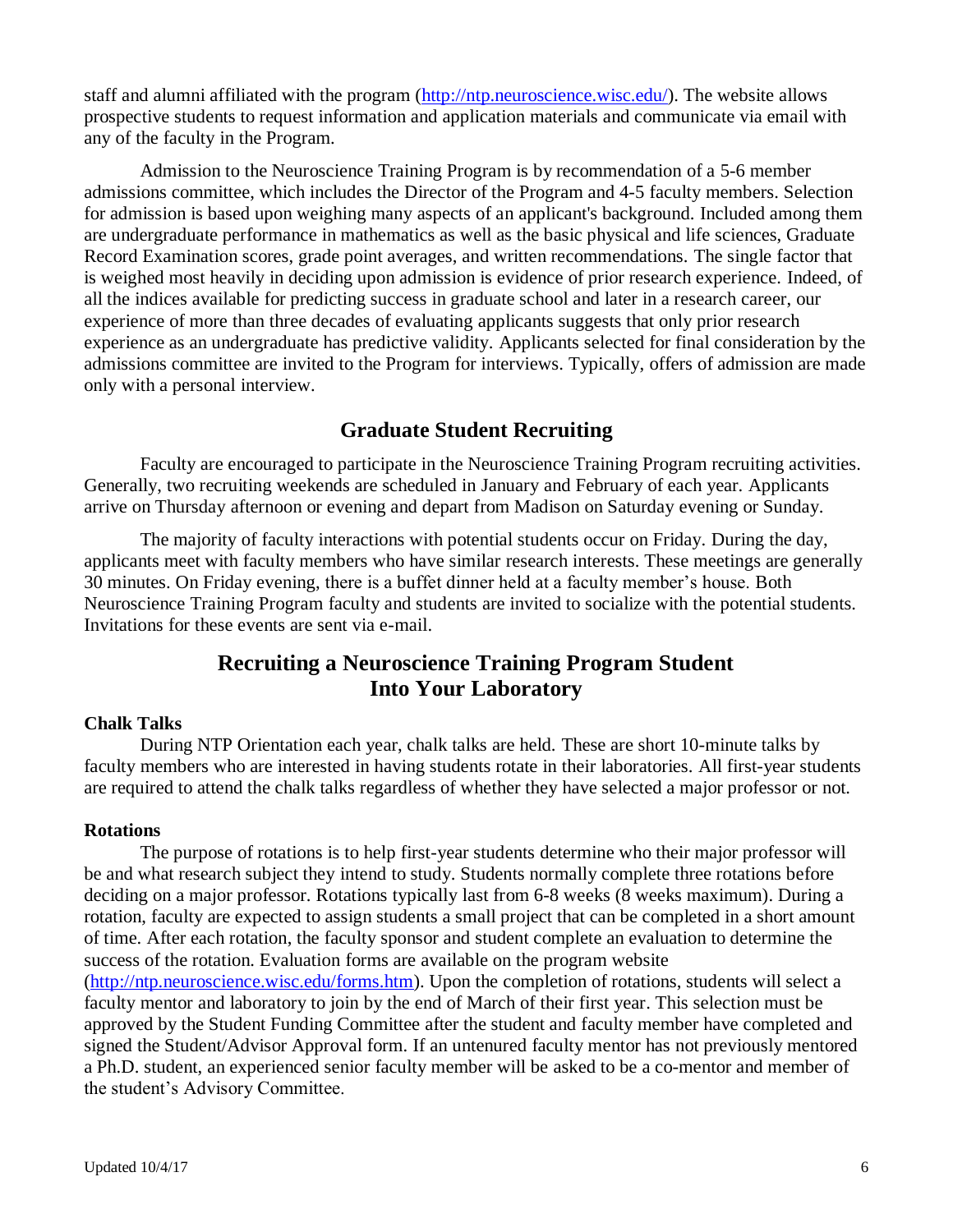## **Neuroscience Seminar**

The major forum for cohesiveness in the Program is the Neuroscience Seminar. The Seminar is held weekly throughout the academic year, and all Neuroscience graduate students are required to attend. The Seminar is central to the Program because it is the nexus for intellectual and social interaction among the faculty that binds the members of the Program together each week. The Seminar effectively counters a problem that is a continuing challenge for large campus-wide graduate programs, namely faculty and student members being dispersed at different locations and therefore lacking the advantages of daily contact and interaction. Faculty are strongly encouraged to attend seminar as often as possible since students depend on input, criticism, and questions from faculty when they make presentations.

#### **Subgroup Topics**

The Seminar involves the discussion and presentation of selected topics in neuroscience, as well as research presentations by the students in the Program and by new faculty. Typically, five to six topics in neuroscience are considered each year. In late spring a call is sent out to faculty and students asking for volunteers to teach topics for the coming academic year. Each topic must have at least one faculty sponsor, but may be sponsored by two or more faculty. Once topics have been gathered, a ballot is prepared, and Program students and faculty vote for their top six topics. Generally, three topics will be held each semester. Once topics have been scheduled, Program students vote on the topics they would like to participate in. The Program Office makes final student assignments to ensure that each group is balanced. Faculty in the Program who have agreed to sponsor the topics then join with students to form study groups that will prepare a series of presentations for the Seminar covering the topic area. If a Faculty sponsor would like assistance leading the subgroup, they may ask a student to act as a teaching assistant for the duration of the subgroup. All neuroscience students through the third year are required to participate in two of these groups each year. After the third year students participate in one subgroup per year. Students from each group present three lectures in the group's topic area to those who attend the Seminar.

#### **Student Seminar Presentations**

The determination of student assignments for subgroup-related Seminar presentations is made by the Program Office on a rolling eligibility basis following a "last shall be first" sequence. All first-year students are excused from making a presentation in the Seminar during the first semester of their first year in the Program. However, first-year students may give a Seminar presentation during the second semester of the first-year because they automatically will be the most eligible students in the subgroup for making a Seminar presentation. Upon completing a subgroup-related Seminar presentation, students are placed at the bottom of the eligibility list. From time to time, more than one student with the same eligibility elects the same subgroup. In those instances when there are more students with identical eligibility than there are available opportunities to make a Seminar presentation, speaking assignments should be determined by the subgroup leader.

Each student in the Program is allowed one Seminar presentation waiver. The waiver will excuse the student from a subgroup-related Seminar presentation, but it can be used only once at the student's discretion during the course of training. This waiver does not apply to the presentation of the thesis proposal.

#### **Subgroup**

The study group or subgroup meets 8-12 times or more to discuss the literature in the topic area and to prepare the three student-delivered presentations. These study groups usually function like journal clubs with students reading and presenting journal articles. Performance in the subgroup is graded by the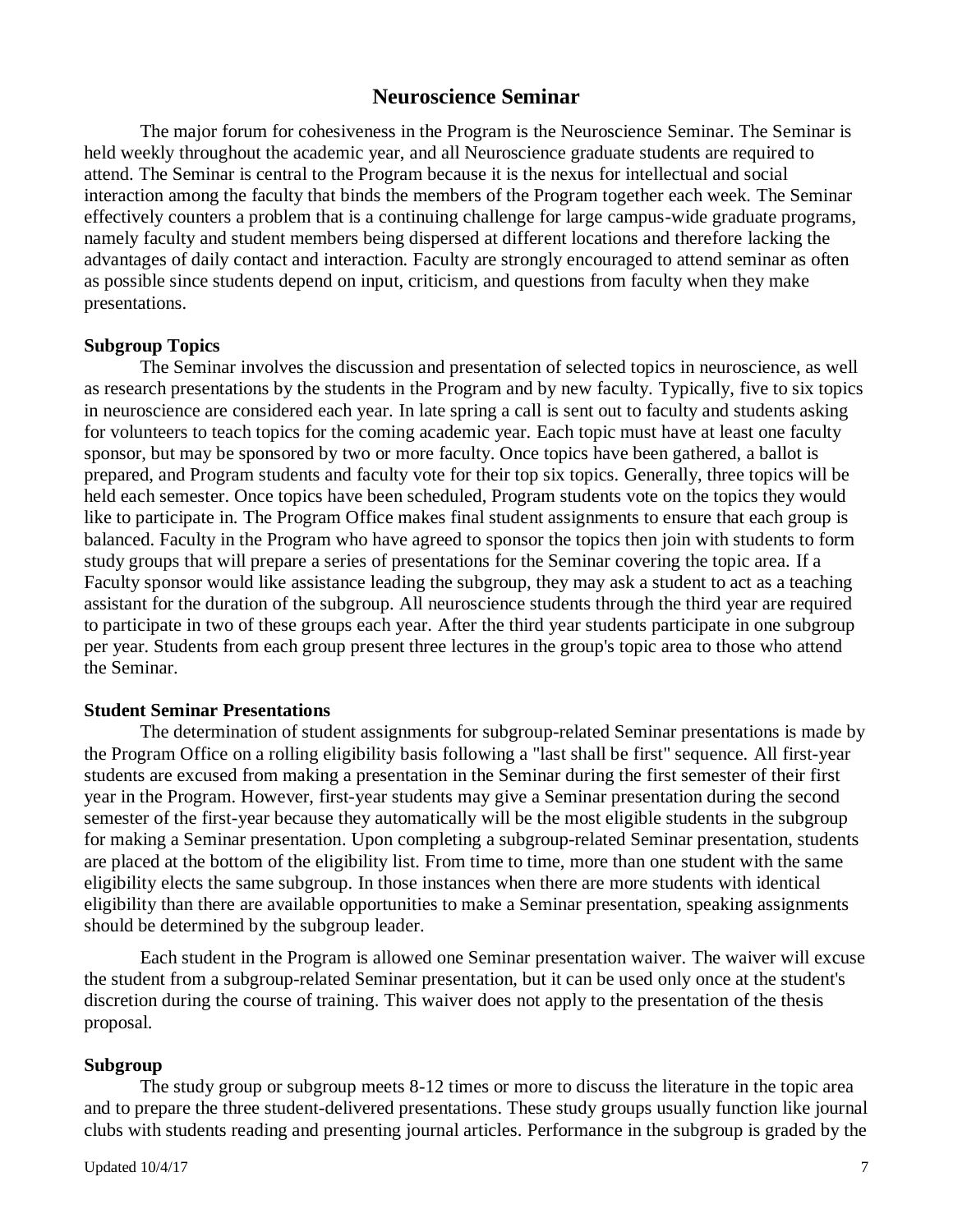faculty member(s) in charge of the group. Faculty sponsors should also record attendance for each meeting. Faculty can assign a grade of "unsatisfactory" if they have spoken with the student about expectations and they feel as though the student's actions has earned them an "unsatisfactory" grade. The faculty member must report these grades to the Director, who will enter the grade for the student. If a student receives an "unsatisfactory" grade, that student must participate in another subgroup in addition to the program requirement in order to make up the grade. If the faculty member in charge of the additional subgroup decides that the student's work is "satisfactory" they must report that to the Director, who will change the grade for the student's previous subgroup to "satisfactory".

On average students present at the Seminar at least twice during their tenure in the program. These presentations give students outstanding training in presenting a seminar to a diverse and critical audience. The coverage of each topic area by the study group concludes with a guest lecture by a wellknown neuroscientist from an outside institution.

Collectively, the speakers for the seminar constitute the Neuroscience Lecture Series, and the discussion of their research areas as part of the Seminar is a valuable component in the training of a neuroscience student because it gives each student, in the five years in which they are in the Program, systematic exposure to a broad range of research in modern neuroscience. Moreover, the students are very well prepared to interact with Lecture Series speakers when they visit the University because they are familiar, through the Seminar, with the speaker's field in general and research in particular. Additional speakers, outside the Neuroscience Lecture Series, are also invited to speak when partial funding is available from outside sources such as the University Lectures Committee.

Faculty subgroup sponsors are responsible for arranging the study group meetings and inviting the guest speaker. Faculty who have not led a subgroup are strongly encouraged to consult the Seminar Topics Committee chair for advice from the perspective of a student and a faculty. Once a guest speaker has accepted an invitation, the Program Office should be notified so that an official letter of invitation can be sent. The Program Office can aid with travel arrangements and the itinerary.

The reasonable expenses for the speaker's visit to UW-Madison are paid by the Program. A typical itinerary includes faculty visits during the day, a student lunch, lecture, and a dinner with faculty and/or students. Occasionally, a faculty member will host a potluck dinner at their house. All Program students are invited to attend lunch with the guest speaker regardless of their subgroup selections.

The Program staff has created a set of guidelines to help you plan a speaker visit. Please see that document and NTP staff for additional details [\(https://ntp.neuroscience.wisc.edu/faculty-trainers/\)](https://ntp.neuroscience.wisc.edu/faculty-trainers/).

# **Opportunities for Teaching Neuroscience**

## **Undergraduate and Graduate Neuroscience Courses**

During the past several years, faculty in the Program have developed several new courses in neuroscience for both advanced undergraduate and graduate students. The Program has been able to offer courses under its own auspices since 1977. New courses are needed to strengthen the list of midlevel courses for graduate students. Courses offered by the Program can be crosslisted with other departments and the Program can be crosslisted on courses offered by other departments.

Faculty are encouraged to offer new courses on a trial basis under the Program's selected topics number, 675. Selected topics courses can be offered without prior approval from school or university curriculum committees. Contact the Program Office to inquire about how to set up a selected topics course. Once a course has proved successful, faculty instructor(s) should complete a proposal to offer a new course. Information about the new course proposal/course change process can be found here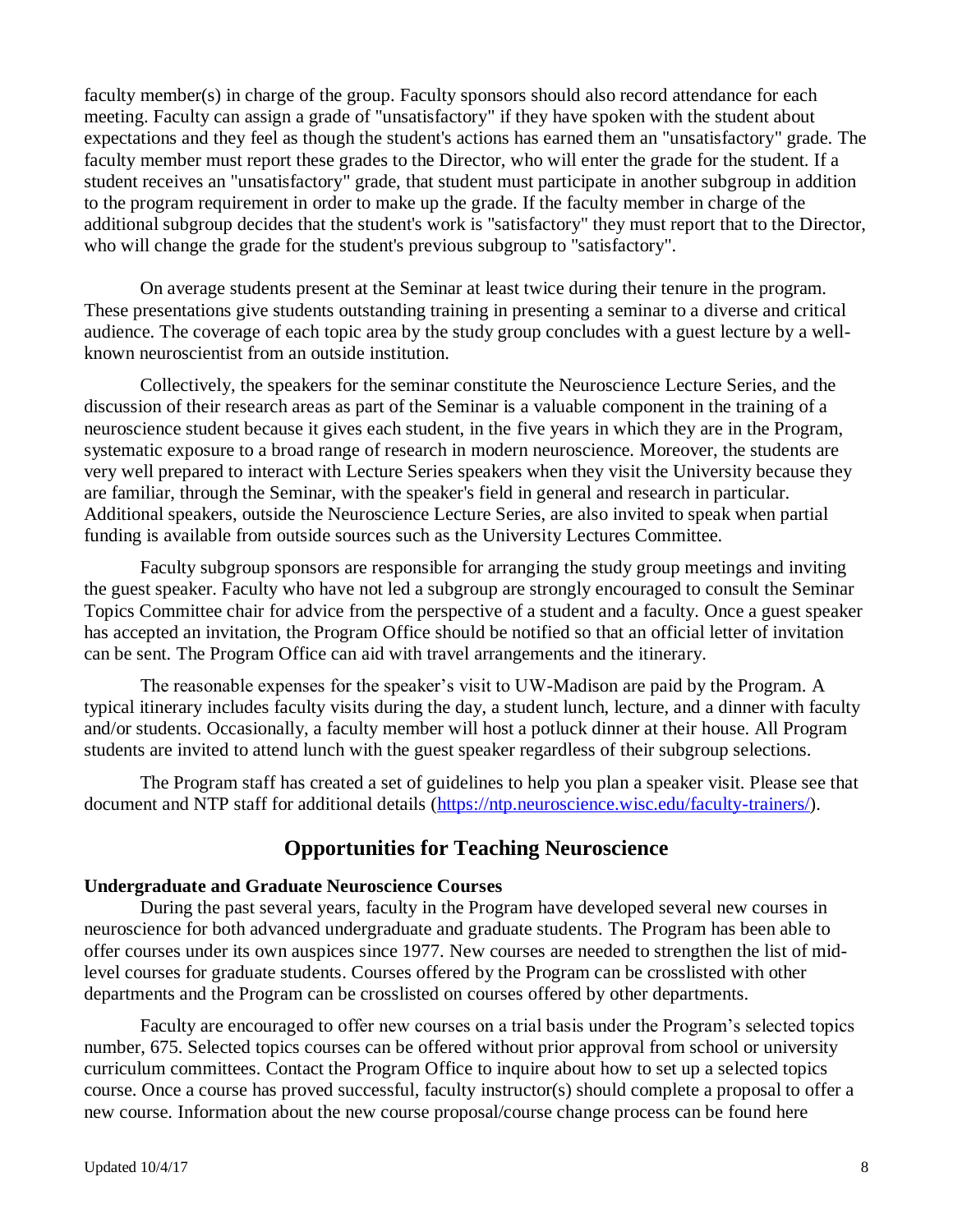http://www.secfac.wisc.edu/divcomm/courses/courseproposals.htm. Program staff can help with filling out and submitting new course proposals and/or course change forms.

#### **Professional Development Courses**

An additional opportunity for instruction is in the Program's Professional Development for Biomedical Graduate Students Course 700. This course is required for first-year students in the Program. The course is designed to introduce graduate students to the skills necessary to succeed in science and survive graduate school. The course meets once a week for two hours for the first half of the fall semester. Various topics are covered in one or two one-hour sessions. Each section of the course is taught by a neuroscience faculty member or other campus representative. If you are interested in teaching a session in this course, please contact the Program Office. A senior professional development course is also offered. The format is identical to the format for the first course, but the topics covered are more relevant for students ending in graduate school. This course will be offered every other year in the fall, or as needed.

## **Outreach Activities**

### **Brain Awareness Week**

The Program is involved in many outreach activities. The biggest outreach effort of the Program is Brain Awareness Week (BAW). BAW is a national outreach effort spearheaded by the Society for Neuroscience and the Dana Alliance. Each year, the Program participates in this campaign by providing brain information for free to children and adults. The Program typically participates in various events, including Science Expeditions and a collaboration with the Madison Children's Museum to provide an educational experience for children and adults. Faculty and students volunteer their time to operate stations that children visit to learn more about the brain. Activities in the past have included optical illusions, memory testing, constructing a pipe cleaner neuron, exploring the senses, and seeing a human brain.

#### **PEOPLE Program**

The Neuroscience Training Program coordinates part of the curriculum for the PEOPLE Program. The PEOPLE Program is a UW-Madison based initiative to increase enrollment of underrepresented students at UW-Madison. Students in the Madison, Milwaukee, and Racine school districts as well as several tribal schools are eligible to apply following their first semester in high school and participate in activities at UW-Madison each summer until they enroll in college. Successful completion of the PEOPLE Program, admission and satisfactory progress at UW-Madison guarantees a full tuition grant for up to five years. The Program coordinates the unit in neuroscience for students during their first summer at Madison, where graduate students serve as instructors. Generally, 10-12 graduate students from the Program participate in this activity. This is a unique initiative to increase diversity at UW-Madison and encourage interest in neuroscience.

## **Other Outreach Opportunities**

The Program also visits area middle school classrooms by request. Graduate and undergraduate students, and faculty provide hands-on brain activities to students as well as families on occasions. Occasionally students are brought to the UW-Madison campus to learn about neuroscience from our faculty. Volunteers for these presentations are solicited via e-mail. In addition, the Program regularly participates in other community outreach activities including family science nights/days at local schools.

## **Outreach Materials**

Updated  $10/4/17$  9 The Program has an extensive collection of outreach materials. Faculty are welcome to borrow any of the models, mounts, videos, specimens or experimental equipment for their own outreach events. A partial list of the items is available at the Program's website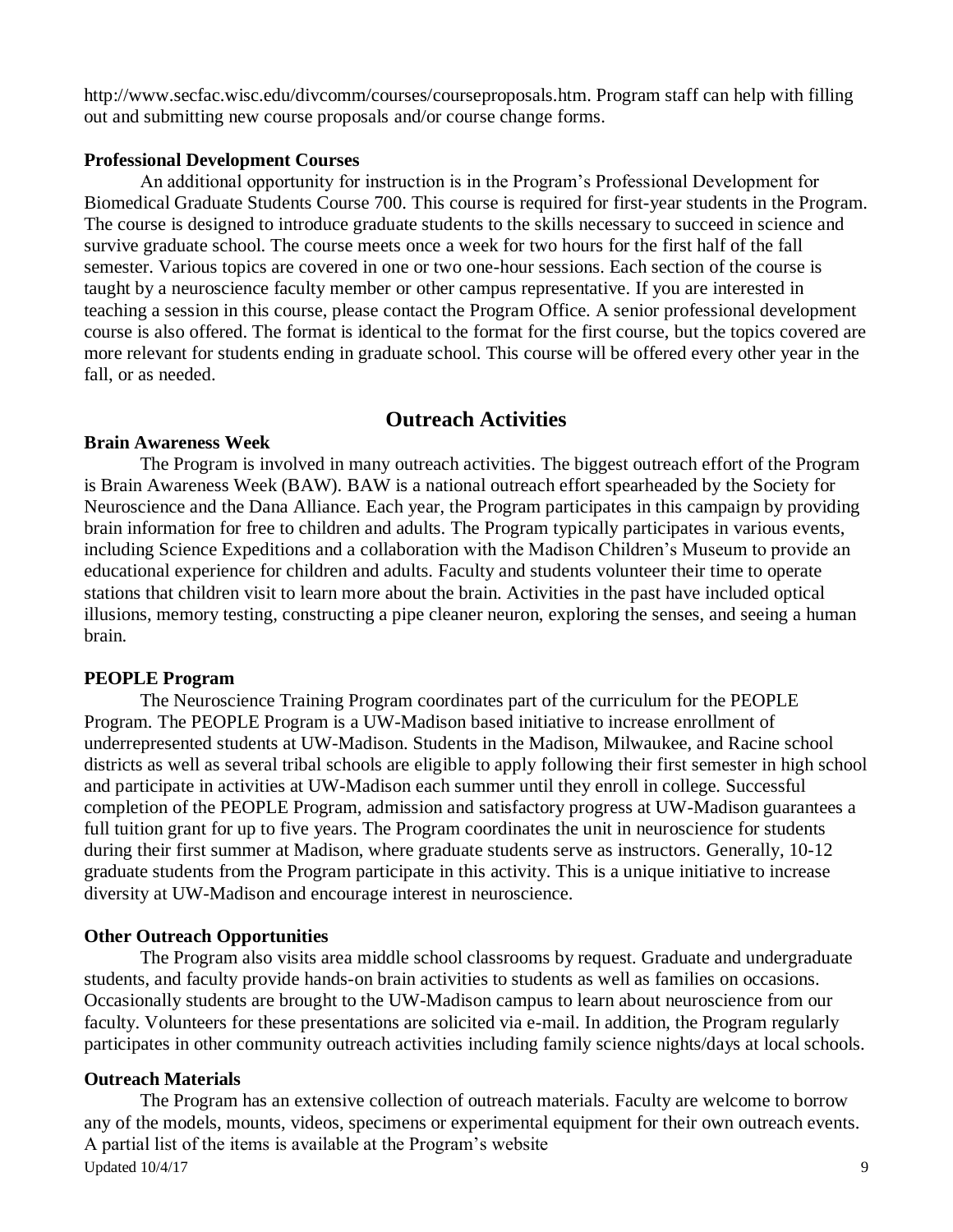[\(http://ntp.neuroscience.wisc.edu/lending-library.htm\)](http://ntp.neuroscience.wisc.edu/lending-library.htm). Please contact the NTP office to schedule the use of these materials at [ntp@mailplus.wisc.edu.](mailto:ntp@mailplus.wisc.edu)

## **Opportunities for Undergraduate Mentorship**

### **Neurobiology Faculty Advisor**

There is always a need for advisors to serve undergraduates in the neurobiology. For more information, please contact Neurobiology Major Coordinator, Cathy Auger at [cauger@wisc.edu.](mailto:cauger@wisc.edu)

### **UW Undergraduate Research Experience**

Undergraduates often approach the Program Office regarding opportunities for research experience. If you have an opening in your laboratory, please feel free to contact the Program Office. We can advertise it to the Undergraduate Neurobiology Society.

## **Integrated Biological Sciences-Summer Research Program (IBS-SRP) for Undergraduates**

Beginning in the summer of 2002, the Program began working with the Center for Biology Education (now WISCIENCE) Summer Research Program to place interested undergraduates in neuroscience labs. These underrepresented undergraduates come from colleges across the country to conduct research for ten weeks. The Program hosts at least 6-8 students in this program each summer. For more information on IBS-SRP program, please visit the website [https://wiscience.wisc.edu/IBS-](https://wiscience.wisc.edu/IBS-SRP)[SRP.](https://wiscience.wisc.edu/IBS-SRP) If you are interested in serving as a research mentor for one of these students, please contact the Program Office.

## **Neuroscience Events**

### **Annual Picnic**

Each fall the Program sponsors the annual picnic. This event is an excellent setting for faculty and students to meet each other in an informal setting and welcome new faculty and students to the Program.

## **Poster Fair**

Alternating with the Neuroscience Symposium, the Program sponsors a campus-wide neuroscience poster fair. The fair takes place on campus and generally between 35-45 posters are presented. This poster session is open to any neuroscientists on campus and researchers from outside the Program have participated every year.

#### **Neuroscience Research Symposium**

In September of 2002, the Program held the first Neuroscience Research Symposium (NRS) at the BioPharmaceutical Technology Center and the NRS will be held on alternating years with the Neuroscience Poster Fair. All NTP students are required to attend the NRS. The symposium includes research talks by students and faculty, a poster session, and a keynote speaker. In 2004, the keynote speaker was an alum of the Program, Kim Wallen. At the symposium, Kim was awarded the first distinguished alumnus award. Tom Reh, Art Weber, and Indira Raman, Jeremy Teissere were awarded the distinguished alumnus award in 2006, 2008, and 2010, 2015 respectively. Tom Reh was awarded the distinguished alum award again in 2016.

## **Assistance**

If at anytime during your tenure in the Neuroscience Training Program you need assistance, there are many resources available to you. Mallory Musolf [\(musolf@wisc.edu\)](mailto:musolf@wisc.edu), Student Services Coordinator, provides financial oversight, manages grants and fellowships, enters payroll and coordinates teaching resources for the Program. Tera Holtz [\(tholtz@wisc.edu\)](mailto:karis@wisc.edu), Outreach Specialist, is